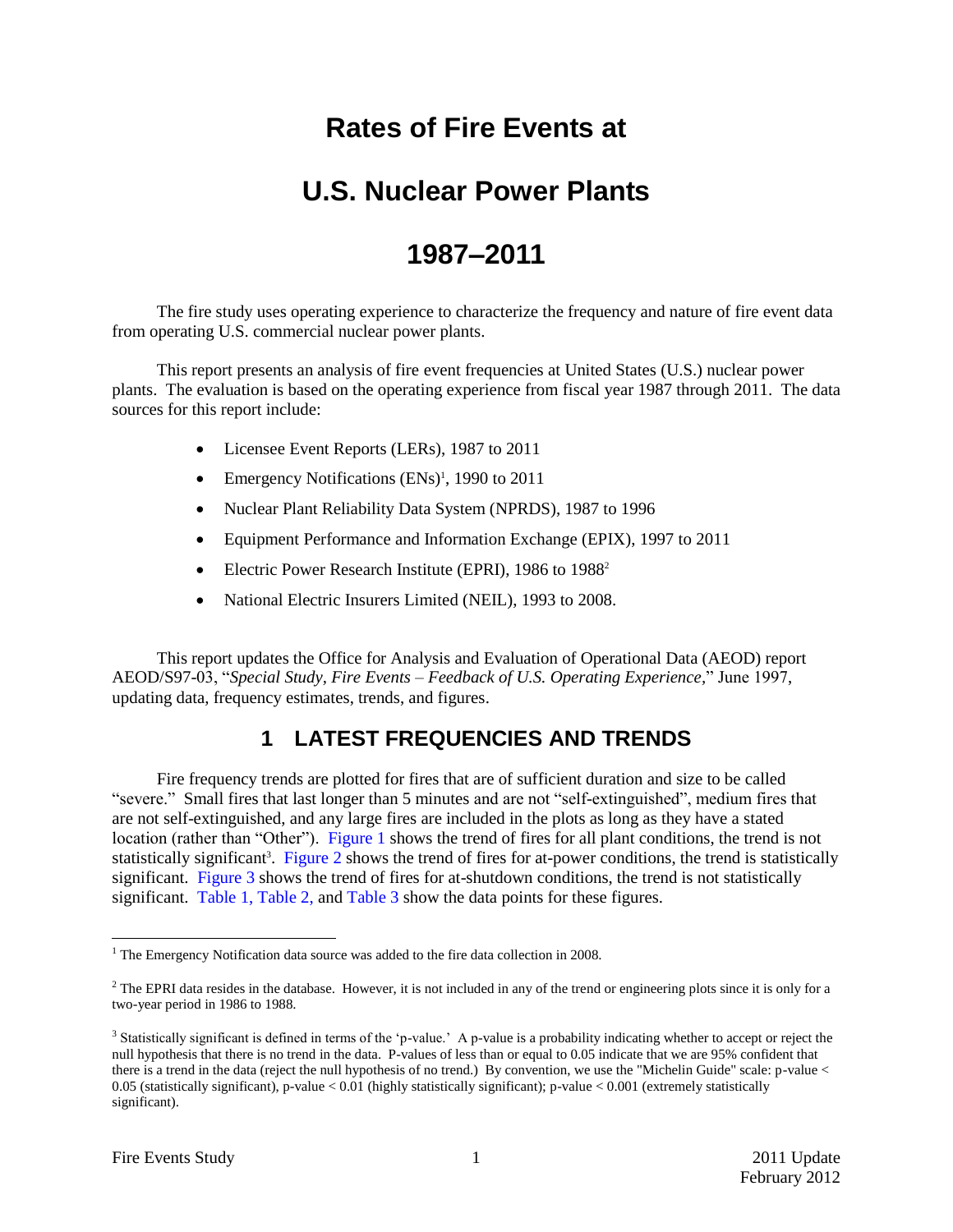For each trend plot, a histogram based on the same data set shows the data source for the fire events. These histograms show that the data sources are only consistent from fiscal year 1993 to fiscal year 2008 (the NEIL data was updated through 2008 in fiscal year 2009). Therefore, trend lines and trend significance are only evaluated through this period.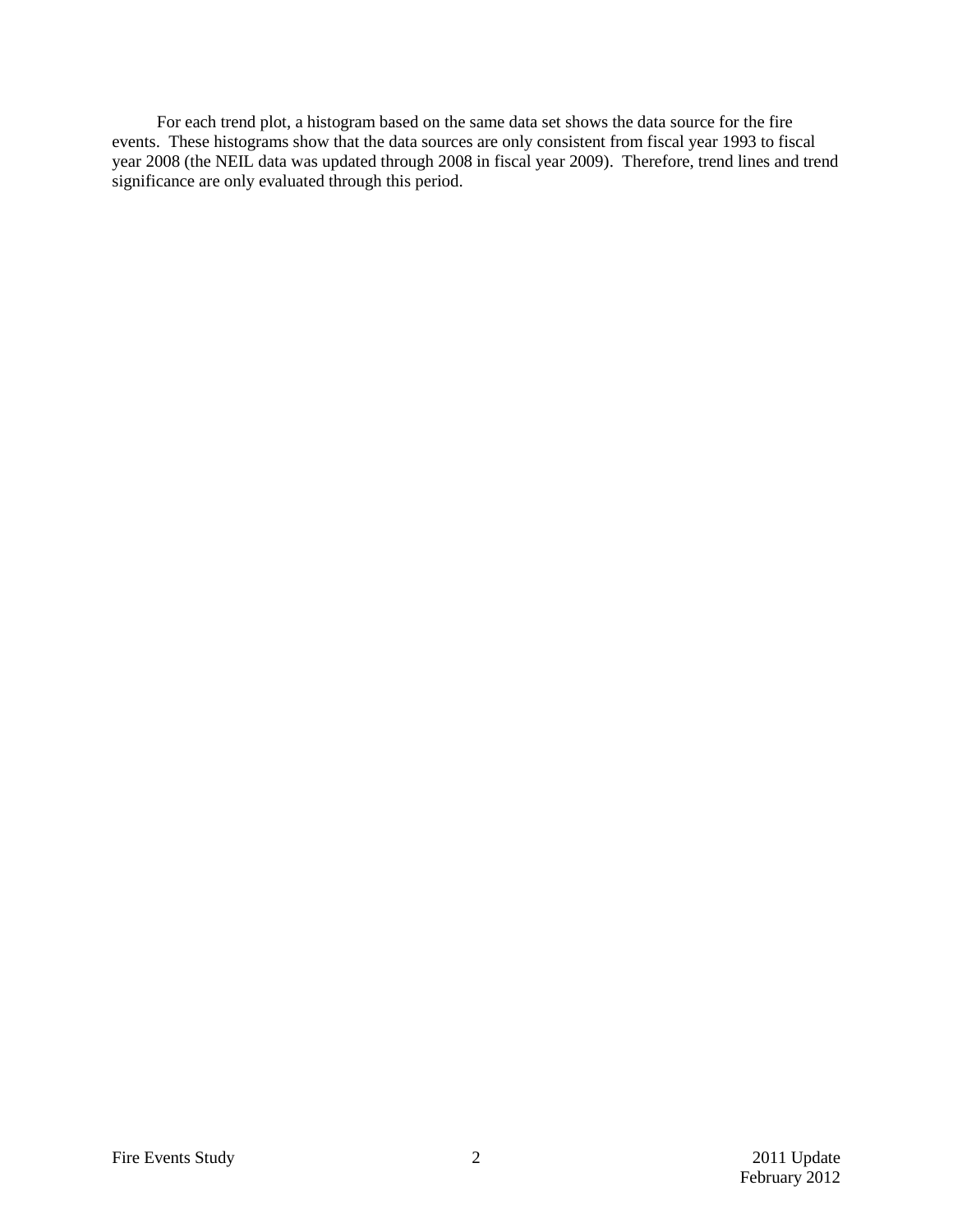

<span id="page-2-0"></span>**Figure 1. Fire events by fiscal year for plant at power and shutdown.**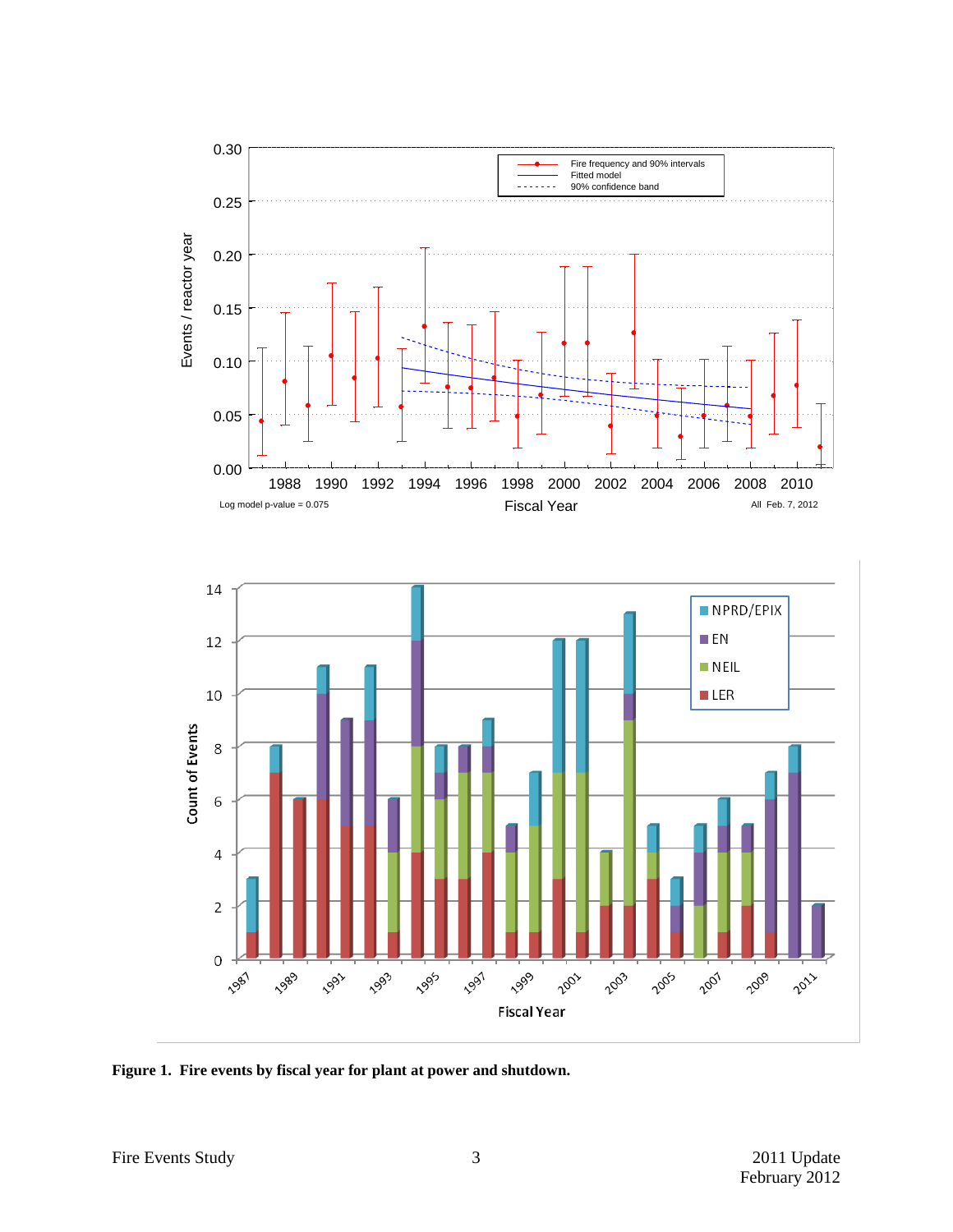

<span id="page-3-0"></span>**Figure 2. Fire events by fiscal year for plant at power.**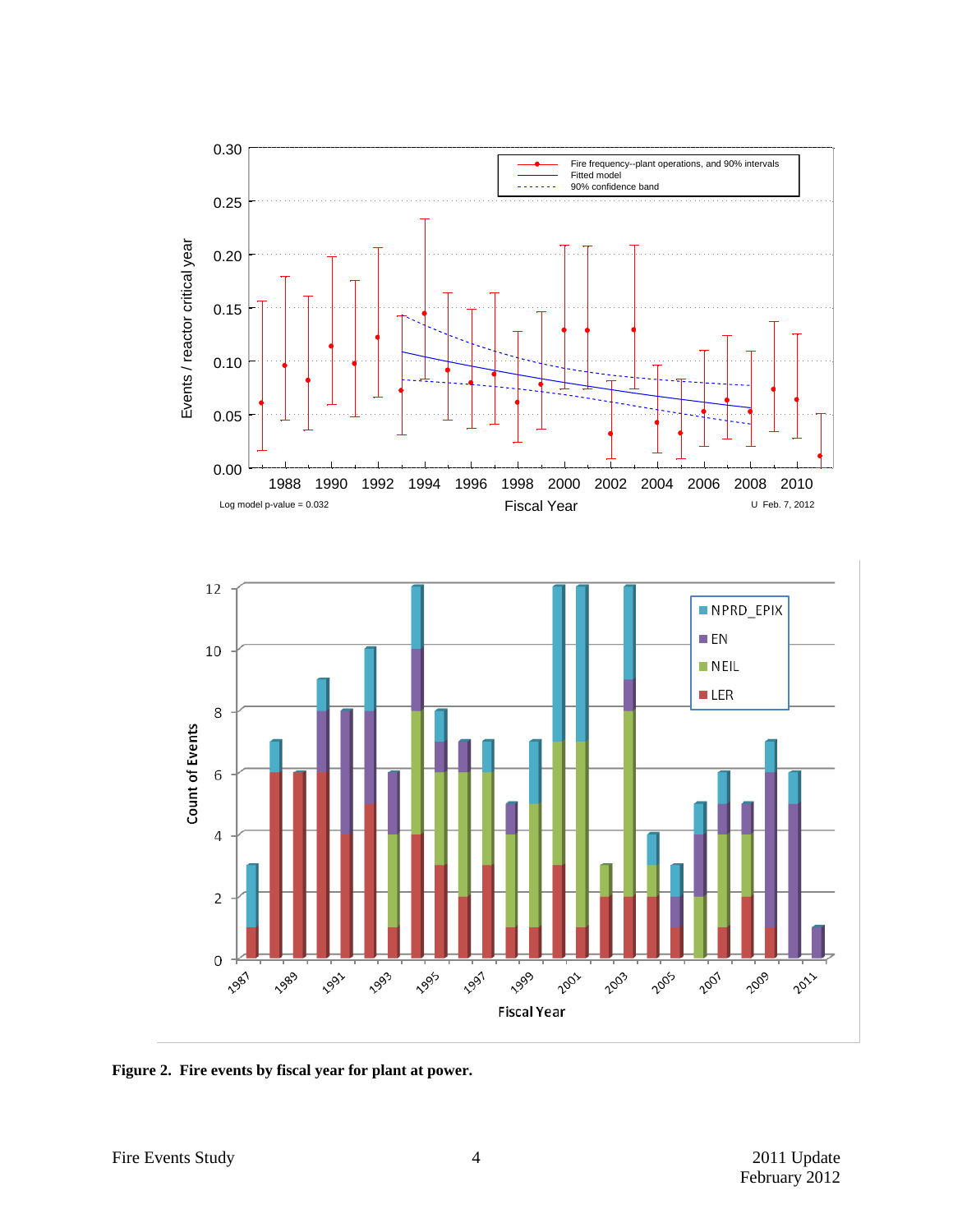

<span id="page-4-0"></span>**Figure 3. Fire events by fiscal year for plant shutdown.**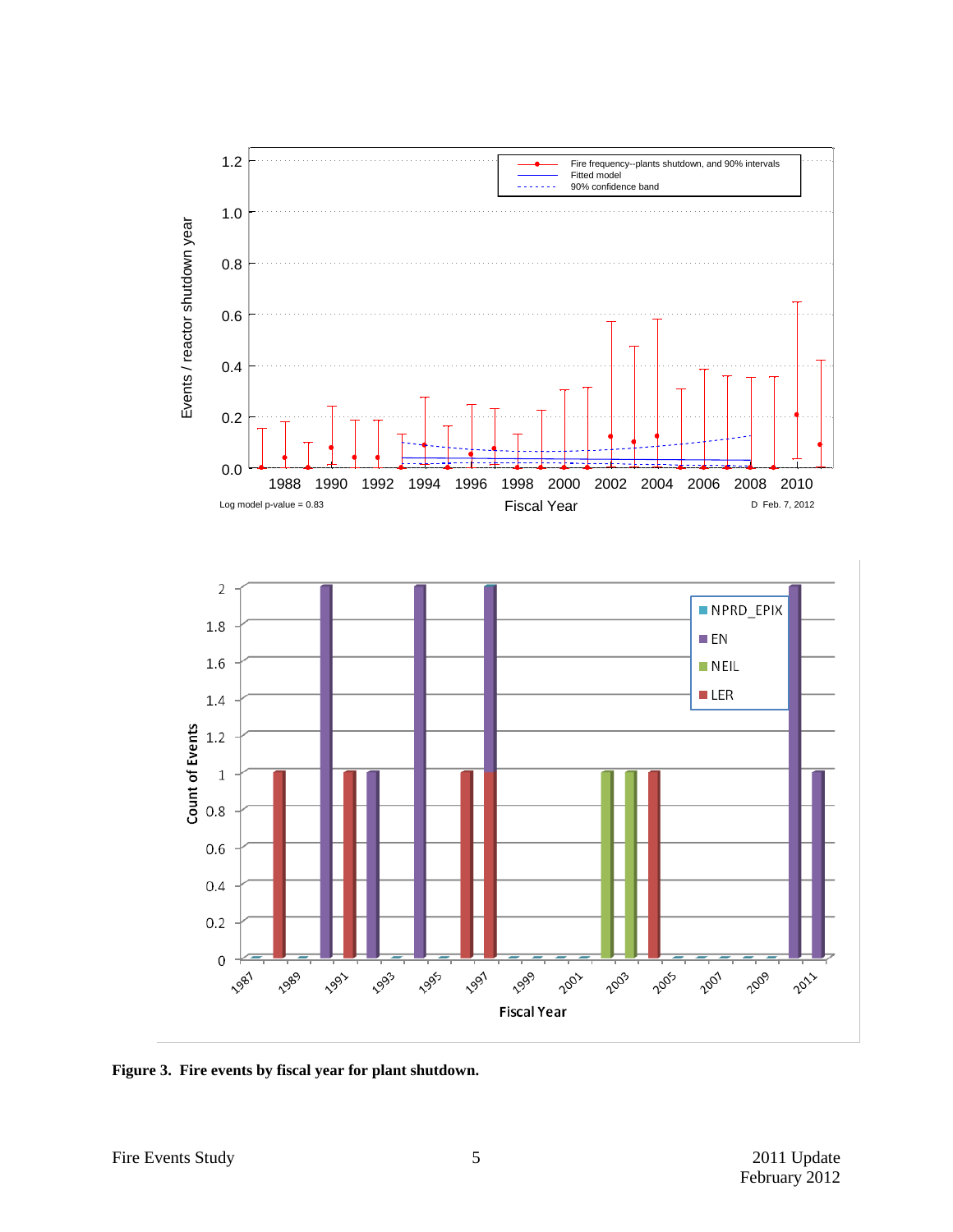### **2 FIRE DATA SUMMARY**

The raw fire event data were sliced to show selected distributions. These distributions [\(Figure 4](#page-5-0) to [Figure 7\)](#page-7-0) are based on all modes of operation and all severities of fires.



<span id="page-5-0"></span>**Figure 4. Distribution of fire events by plant location and fire discovery method.**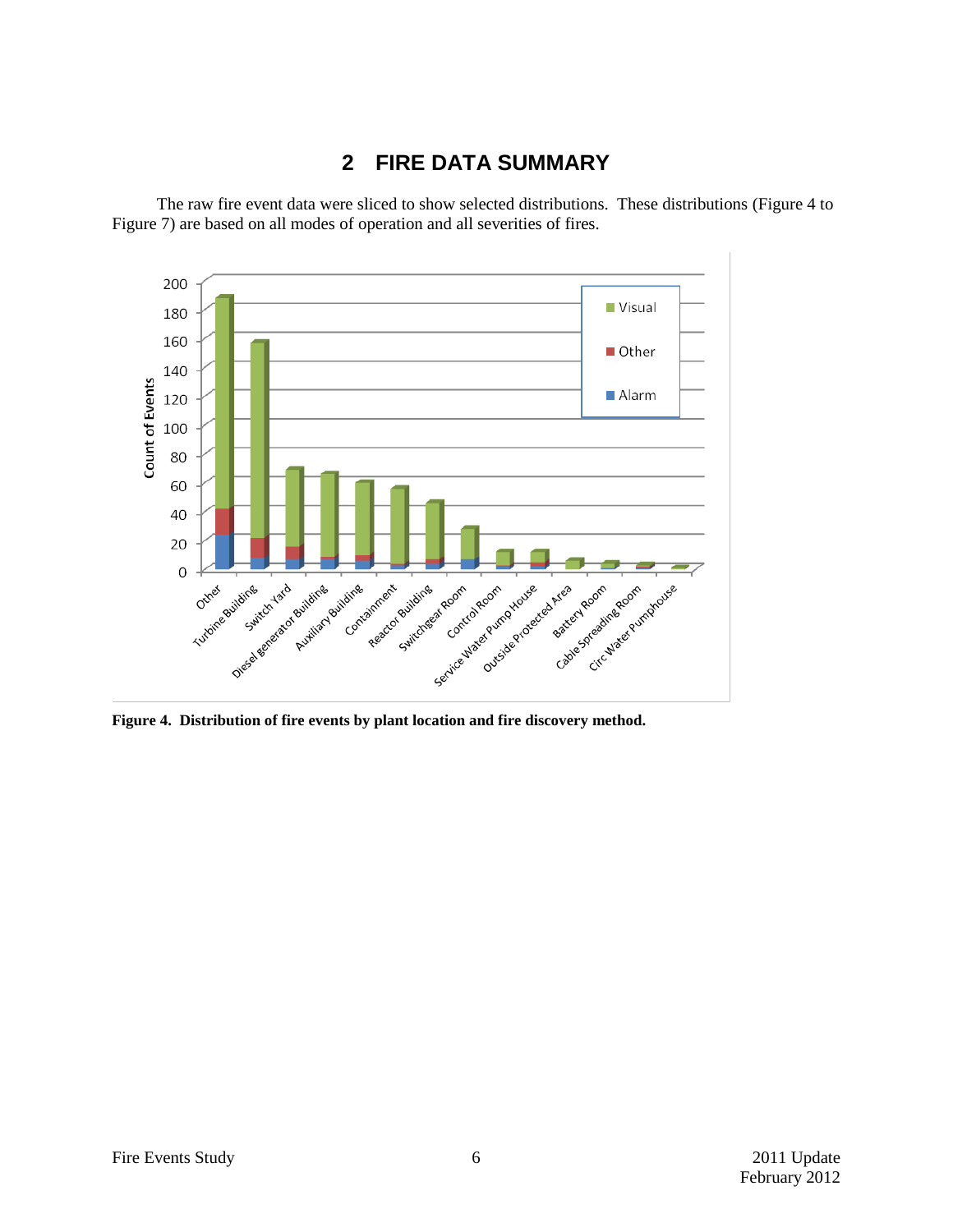

**Figure 5. Distribution of fire events by plant location and cause.**



**Figure 6. Distribution of fire events by plant location and fire duration.**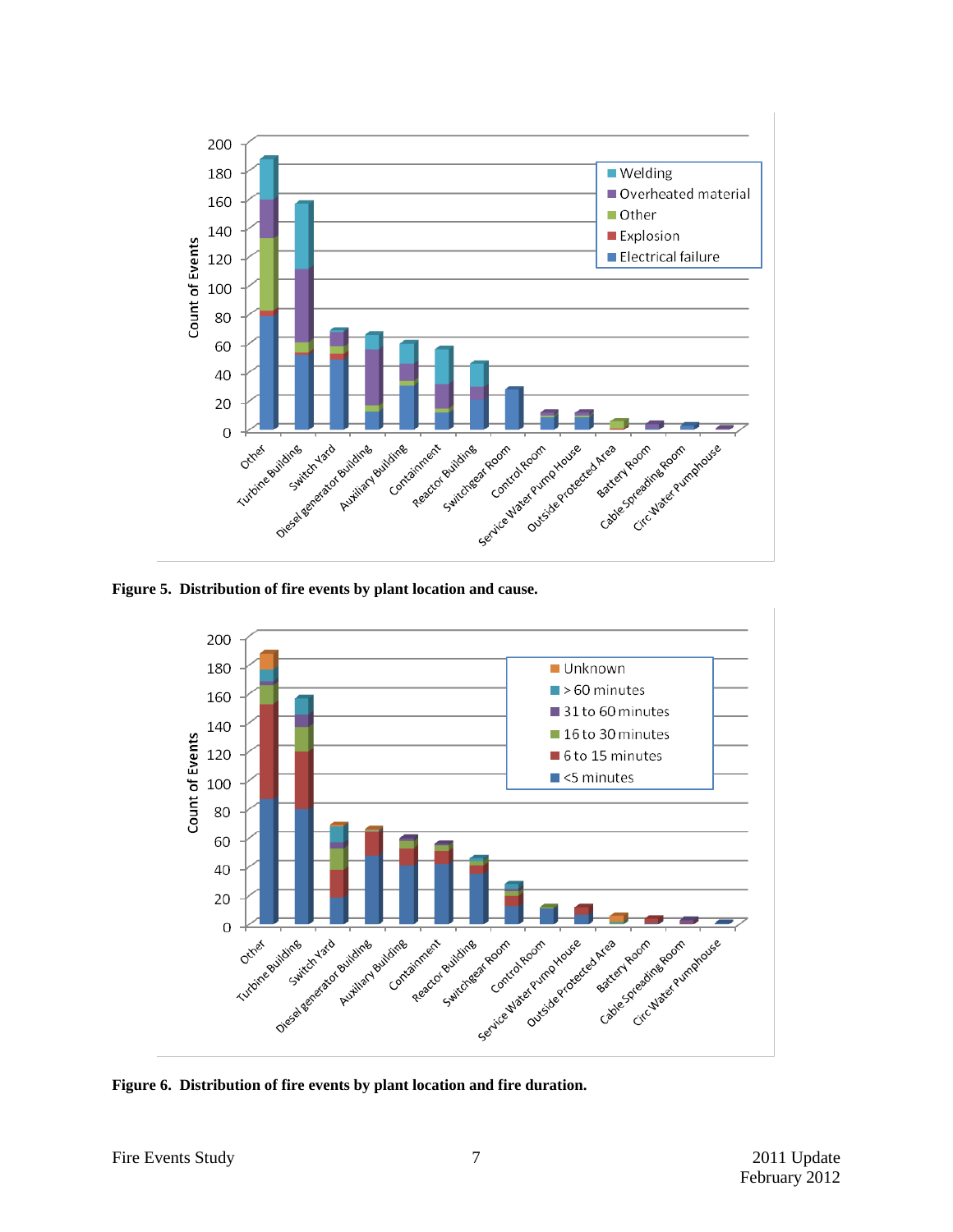

<span id="page-7-0"></span>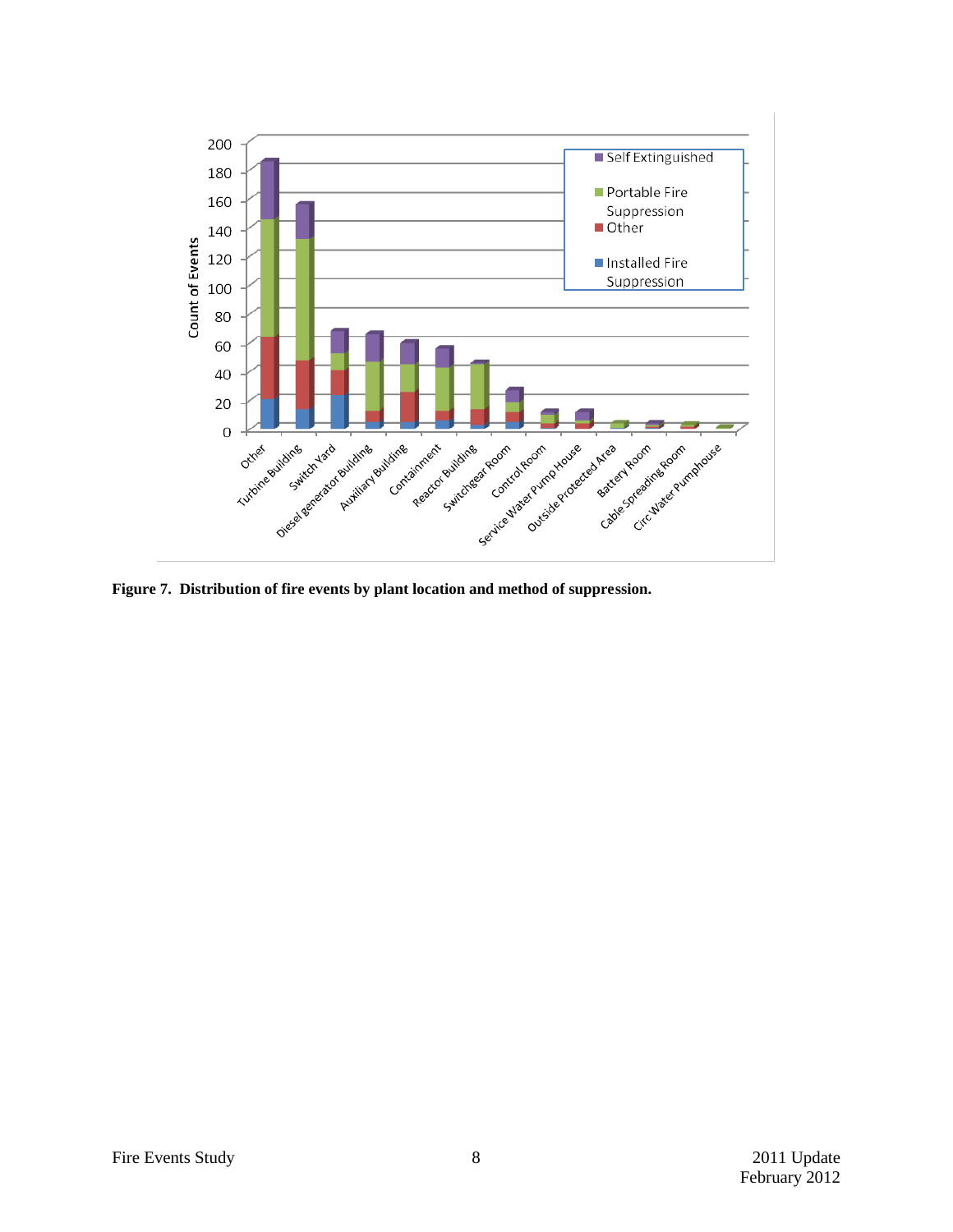## **DATA TABLES**

### **3.1 Data Tables for Fire Event Trends**

| FY   | <b>Plot Trend Error Bar Points</b> |              |             | <b>Regression Curve Data Points</b> |          |                    |
|------|------------------------------------|--------------|-------------|-------------------------------------|----------|--------------------|
|      | Lower $(5%)$                       | Mean         | Upper (95%) | Lower $(5%)$                        | Mean     | <b>Upper</b> (95%) |
| 1987 | 1.19E-02                           | 4.35E-02     | 1.12E-01    |                                     |          |                    |
| 1988 | 4.01E-02                           | 8.06E-02     | 1.45E-01    |                                     |          |                    |
| 1989 | 2.53E-02                           | 5.80E-02     | 1.14E-01    |                                     |          |                    |
| 1990 | 5.87E-02                           | 1.05E-01     | 1.73E-01    |                                     |          |                    |
| 1991 | 4.37E-02                           | 8.38E-02     | 1.46E-01    |                                     |          |                    |
| 1992 | 5.74E-02                           | $1.02E - 01$ | 1.69E-01    |                                     |          |                    |
| 1993 | 2.48E-02                           | 5.69E-02     | 1.12E-01    | 7.21E-02                            | 9.38E-02 | 1.22E-01           |
| 1994 | 7.98E-02                           | 1.32E-01     | 2.06E-01    | 7.14E-02                            | 9.06E-02 | 1.15E-01           |
| 1995 | 3.76E-02                           | 7.55E-02     | 1.36E-01    | 7.06E-02                            | 8.75E-02 | 1.08E-01           |
| 1996 | 3.71E-02                           | 7.45E-02     | 1.34E-01    | 6.97E-02                            | 8.44E-02 | 1.02E-01           |
| 1997 | 4.38E-02                           | 8.40E-02     | 1.47E-01    | 6.86E-02                            | 8.15E-02 | 9.69E-02           |
| 1998 | 1.89E-02                           | 4.80E-02     | 1.01E-01    | 6.71E-02                            | 7.87E-02 | 9.23E-02           |
| 1999 | 3.19E-02                           | 6.80E-02     | 1.28E-01    | 6.54E-02                            | 7.60E-02 | 8.83E-02           |
| 2000 | 6.72E-02                           | 1.16E-01     | 1.89E-01    | 6.32E-02                            | 7.34E-02 | 8.52E-02           |
| 2001 | 6.73E-02                           | 1.17E-01     | 1.89E-01    | 6.07E-02                            | 7.08E-02 | 8.27E-02           |
| 2002 | 1.33E-02                           | 3.88E-02     | 8.89E-02    | 5.79E-02                            | 6.84E-02 | 8.08E-02           |
| 2003 | 7.47E-02                           | 1.26E-01     | 2.01E-01    | 5.49E-02                            | 6.60E-02 | 7.93E-02           |
| 2004 | 1.91E-02                           | 4.85E-02     | 1.02E-01    | 5.20E-02                            | 6.37E-02 | 7.82E-02           |
| 2005 | 7.94E-03                           | 2.91E-02     | 7.53E-02    | 4.90E-02                            | 6.15E-02 | 7.73E-02           |
| 2006 | 1.91E-02                           | 4.85E-02     | 1.02E-01    | 4.61E-02                            | 5.94E-02 | 7.65E-02           |
| 2007 | 2.53E-02                           | 5.80E-02     | 1.15E-01    | 4.33E-02                            | 5.73E-02 | 7.59E-02           |
| 2008 | 1.89E-02                           | 4.80E-02     | 1.01E-01    | 4.07E-02                            | 5.54E-02 | 7.53E-02           |
| 2009 | 3.16E-02                           | 6.74E-02     | 1.27E-01    |                                     |          |                    |
| 2010 | 3.83E-02                           | 7.69E-02     | 1.39E-01    |                                     |          |                    |
| 2011 | 3.42E-03                           | 1.92E-02     | 6.05E-02    |                                     |          |                    |

<span id="page-8-0"></span>**Table 1. Fire events all modes of operation. [Figure 1](#page-2-0)**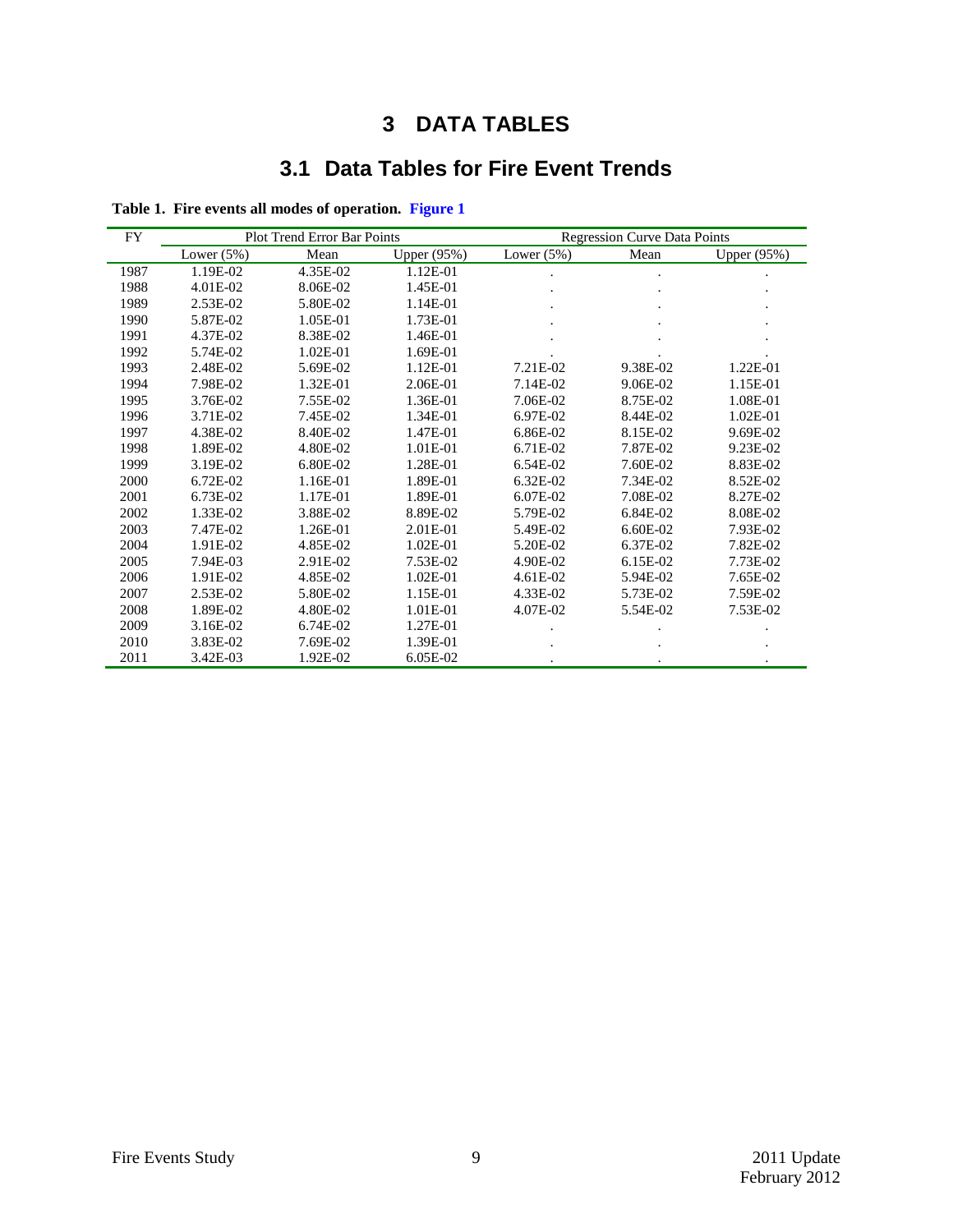| FY   | <b>Plot Trend Error Bar Points</b> |            |                    | <b>Regression Curve Data Points</b> |              |             |
|------|------------------------------------|------------|--------------------|-------------------------------------|--------------|-------------|
|      | Lower $(5%)$                       | Mean       | <b>Upper</b> (95%) | Lower $(5%)$                        | Mean         | Upper (95%) |
| 1987 | 1.65E-02                           | $6.05E-02$ | 1.56E-01           |                                     |              |             |
| 1988 | 4.49E-02                           | 9.56E-02   | 1.80E-01           |                                     |              |             |
| 1989 | 3.56E-02                           | 8.17E-02   | 1.61E-01           |                                     |              |             |
| 1990 | 5.93E-02                           | 1.14E-01   | 1.98E-01           |                                     |              |             |
| 1991 | 4.85E-02                           | 9.74E-02   | 1.76E-01           |                                     |              |             |
| 1992 | 6.61E-02                           | 1.22E-01   | 2.07E-01           |                                     |              |             |
| 1993 | 3.14E-02                           | 7.22E-02   | 1.42E-01           | 8.25E-02                            | 1.09E-01     | 1.43E-01    |
| 1994 | 8.32E-02                           | 1.44E-01   | 2.34E-01           | 8.11E-02                            | 1.04E-01     | 1.33E-01    |
| 1995 | 4.54E-02                           | 9.12E-02   | 1.65E-01           | 7.96E-02                            | 9.96E-02     | 1.24E-01    |
| 1996 | 3.73E-02                           | 7.94E-02   | 1.49E-01           | 7.80E-02                            | 9.53E-02     | 1.16E-01    |
| 1997 | 4.10E-02                           | 8.74E-02   | 1.64E-01           | 7.61E-02                            | 9.12E-02     | 1.09E-01    |
| 1998 | 2.41E-02                           | 6.11E-02   | 1.28E-01           | 7.40E-02                            | 8.73E-02     | 1.03E-01    |
| 1999 | 3.66E-02                           | 7.79E-02   | 1.46E-01           | 7.14E-02                            | 8.35E-02     | 9.77E-02    |
| 2000 | 7.43E-02                           | 1.29E-01   | 2.09E-01           | 6.85E-02                            | 7.99E-02     | 9.33E-02    |
| 2001 | 7.41E-02                           | 1.28E-01   | 2.08E-01           | 6.52E-02                            | 7.65E-02     | 8.97E-02    |
| 2002 | 8.63E-03                           | 3.17E-02   | 8.18E-02           | $6.17E-02$                          | 7.32E-02     | 8.69E-02    |
| 2003 | 7.44E-02                           | 1.29E-01   | 2.09E-01           | 5.80E-02                            | 7.01E-02     | 8.46E-02    |
| 2004 | 1.44E-02                           | 4.21E-02   | 9.64E-02           | 5.44E-02                            | 6.71E-02     | 8.27E-02    |
| 2005 | 8.77E-03                           | 3.22E-02   | 8.31E-02           | 5.08E-02                            | $6.42E - 02$ | 8.10E-02    |
| 2006 | 2.07E-02                           | 5.25E-02   | 1.10E-01           | 4.74E-02                            | 6.14E-02     | 7.96E-02    |
| 2007 | 2.75E-02                           | 6.31E-02   | 1.25E-01           | 4.41E-02                            | 5.88E-02     | 7.84E-02    |
| 2008 | 2.06E-02                           | 5.23E-02   | 1.10E-01           | 4.10E-02                            | 5.62E-02     | 7.72E-02    |
| 2009 | 3.44E-02                           | 7.33E-02   | 1.38E-01           |                                     |              |             |
| 2010 | 2.77E-02                           | 6.36E-02   | 1.26E-01           |                                     |              |             |
| 2011 | 5.53E-04                           | 1.08E-02   | 5.11E-02           |                                     |              |             |

<span id="page-9-0"></span>**Table 2. Fire events at power. [Figure 2](#page-3-0)**